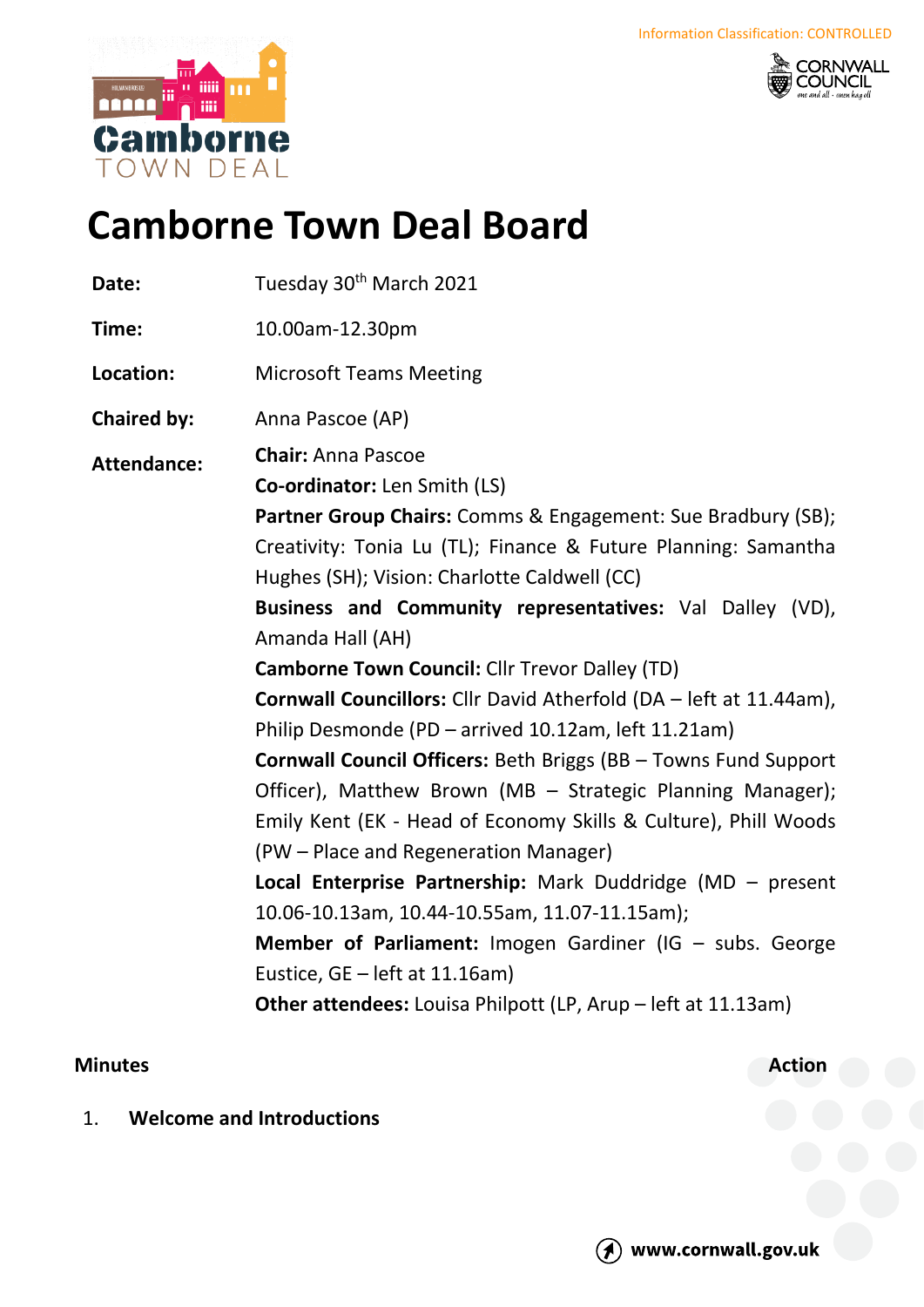• AP requested that the meeting be recorded for RHT and other Members not present to be able to watch afterwards. Members consented and BB commenced recording.

## 2. **Apologies**

- Apologies had been received from Glenn Caplin-Grey (GCG), George Eustice MP (GE – Imogen Gardiner), Cllr John Herd (JH), Rose Hitchens-Todd (RHT), Justin Olosunde (JO) and Paul White (PWh)
- It was noted that, in the absence of JO as Prosperity Chair, VD would speak on item 9(b).

## 3. **Declarations of Interest**

- DA declared an interest in West Cornwall Works
- VD declared an interest in the Donald Thomas Centre.
- CC declared an interest in the Youth Café
- SH declared an interest in any items concerning Camborne Town Council.
- AP declared an interest in any items concerning Camborne BID.

## 4. **Board Attendance Register**

• This document was noted.

## 5. **Minutes of last meeting and matters arising**

• The minutes of the meeting held on 22<sup>nd</sup> February 2021 were agreed by the Board as an accurate record.

## 6. **Business Case Development Support – Presentation by Arup**

- LP shared a slide presentation with the Board and it was noted that this would be circulated to all Members following the meeting.
- **ACTION:** BB to circulate slides on next Board Bulletin
- LP advised that queries for Arup should go through the Coordinator and would be directed to the correct person at Arup dependant on the query and the expertise required to address the query.
- LP confirmed that Arup's contract was currently due to expire in October 2021, but also confirmed that MHCLG representatives would remain on hand to respond to queries.

# 7. **Programme Management Office (PMO) Presentation**

• IM made a presentation to the Board outlining the proposed PMO.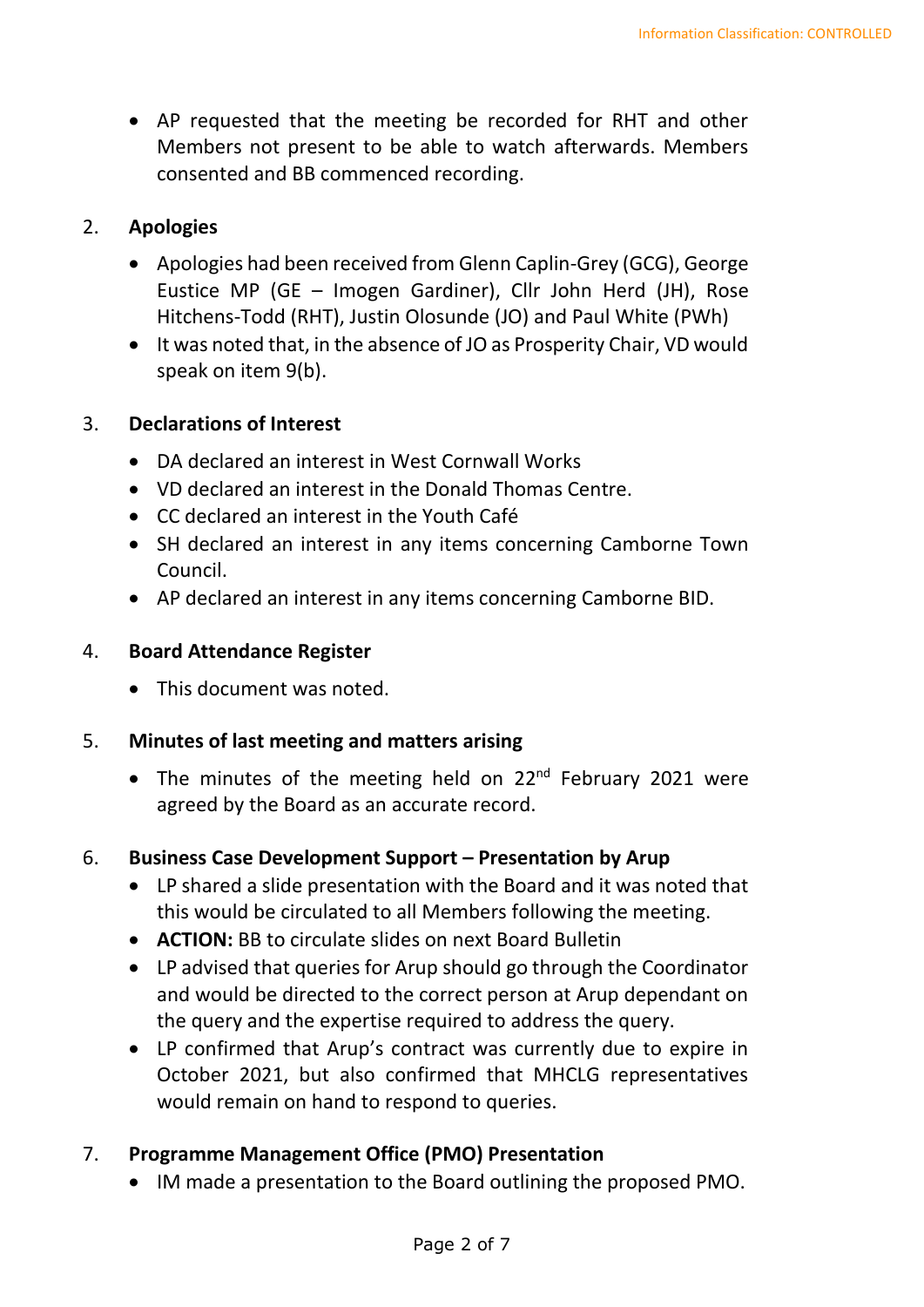- IM advised that Cornwall Council were keen to get moving on the PMO due to the amount of work required across the four towns and were looking to commence recruitment before the Easter break.
- This position would provide the main point of contact for the Board and would followed by additional support.
- IM confirmed that this would be funded by all four Boards with the 1.5% allocation built into each of their TIPs.
- The request for a full-time coordinator for Camborne was discussed, with IM explaining that the PMO would be driven by the specialisms required across the life of the Town Deal which would evolve throughout the process. Expertise in contracting, finance capacity, delivery management would all be required across all four towns.
- The PMO was therefore envisaged to be specialism driven rather than town specific. The core team was envisaged to be made up of approximately four staff, with additional support being brought in as needed to solve specific problems.
- IM advised it was not therefore feasible to have a full-time position dedicated to each of the four towns and was not envisaged as part of the PMO set up as different Board requirements would be covered by different experts and coordinated via the Delivery Manager.
- Some Members expressed their feeling that a dedicated full-time Coordinator for Camborne was required and that the recruitment of this position was urgent.
- AP stressed the amount of work being undertaken by the volunteer Board and felt that a part-time Coordinator was not sufficient.
- An organisation chart and details of the tendering/recruitment process of the PMO were requested.
- IM reiterated that Cornwall Council is the accountable body for all four TIPs and therefore needed to ensure the appropriate contracting and financial governance throughout the life of the projects.
- The Board was assured that regular reporting would keep them updated as to the PMO's activities.
- AP enquired as to Board involvement with the recruitment process and stated that the Board should be involved throughout the process and was dissatisfied that they had not been during the recruitment of the Coordinator and Administrator currently offering their services to the Board.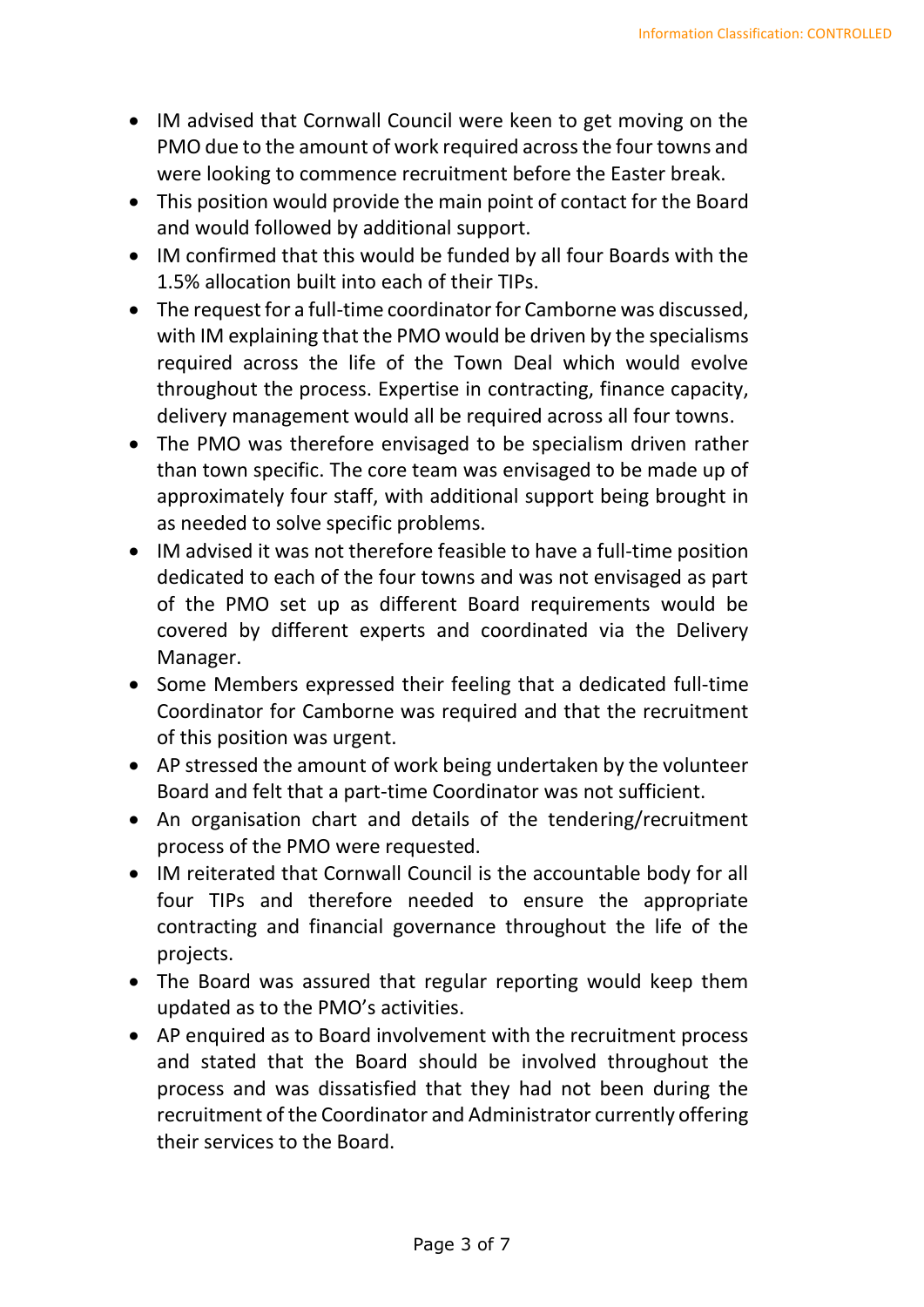- IM noted that the Board was entering a different phase of the process and suggested that the PMO may well offer the support needed for this phase which could not be demonstrated until the PMO was operational. Until that point LS contract had been extended by Cornwall Council to cover the interim period.
- IM reminded Members that the PMO was to deliver projects across all four towns and therefore all Boards would need to have equal involvement.

## 8. **Risk Register**

- LS presented the draft risk register, noting that colour coding/RAG rating had not yet been applied.
- LS noted AP's experience in risk.
- LS advised that, now his contract had been extended by Cornwall Council he would progress this piece of work.

## 9. **Partner Group updates:**

## **a) Comms and Engagement**

- The Comms contract was discussed and the recommendation that the Finance and Future Planning Group be tasked with producing a tender document for a new Comms contract.
- SH enquired as to a template for this document and LS advised that he and Cornwall Council would support.
- It was noted that the decision would be taken on this item following sight of the capacity budget update under item 12.

### **b) Prosperity Partners**

- VD outlined the recommendations set out in the report that had been circulated with the agenda pack.
- **Recommendation 1:** Formation of five project delivery subgroups
- LS noted that this had come from advice he had received during a seminar regarding readying the Board and project leads to commence business case development and be able to offer necessary support.
- **Recommendation 2:** Dedicated resource to support Camborne Town Deal Board
- **Recommendation 3:** Funds left in the capacity fund to support Recommendation 2 in terms of immediate commencement of recruitment of delivery co-ordinator for Camborne Town Deal.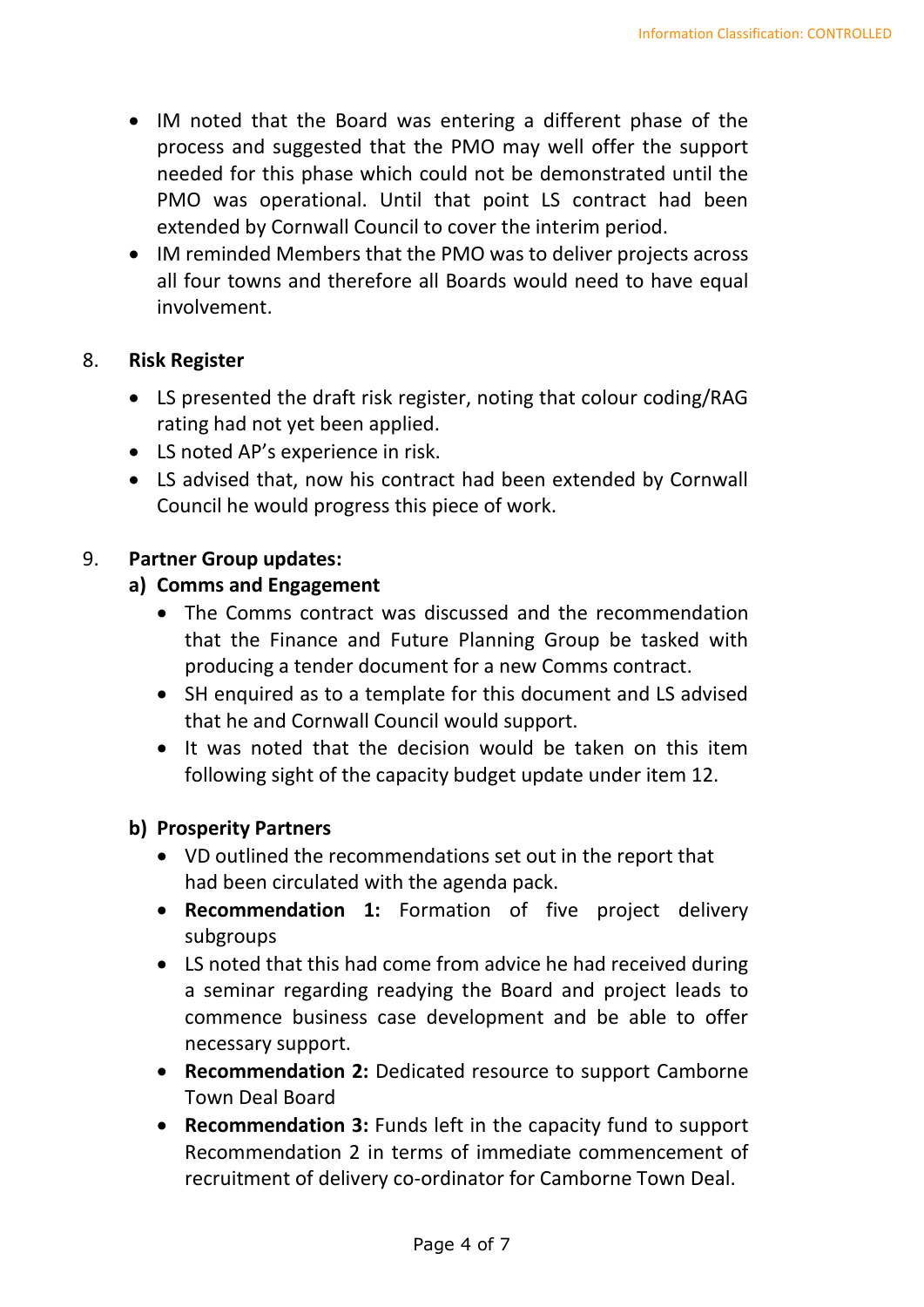- **Recommendation 4:** Alternate TIP proposals to mitigate risk on key Buzz Station project
- Members were keen to see the same concept as the Buzz Station replicated on alternative sites should that be necessary.
- LS noted caution as the timescale for delivery would mean this was difficult to achieve.
- Due to the financial implications of some of these recommendations, the Chair noted that item 12 would be brought forward in order to inform these decisions.

## 10. **Place and Regeneration Manager's Update**

- PW advised that there had been no communication from Govt. and news was likely to follow the May election.
- PW advised the Board that Cornwall Council were putting resource into conducting a post-submission assessment exercise to assess all projects across the four towns.
- PW also confirmed that Cornwall Council was continuing to resource LS position in order that he be available to offer support until the PMO was in place.
- PW provided an update on the activity in his wider team around other funding streams and wider place shaping, noting that there were links with Camborne's neighbouring communities and twoway learning that could be of benefit.
- PW noted that there was information on the Cornwall Council website if Members were interested in learning more, and members of his team would be happy to discuss connections further.

## 11. **Chair's update**

- AP reminded members about the virtual social on Thursday April  $1<sup>st</sup>$ .
- AP advised that she would not be standing as Chair for the forthcoming year and invited any Member who might be thinking of standing to speak to PW, LS and herself to ask questions and get an understanding of the role.
- AP noted that the April meeting would be her last as Chair.

## 12. **Capacity Funding Expenditure Update**

• LS shared the latest version of the update with the Board, noting that BB has updated the staff cost actuals but that otherwise spend remained the same as previously reported/agreed.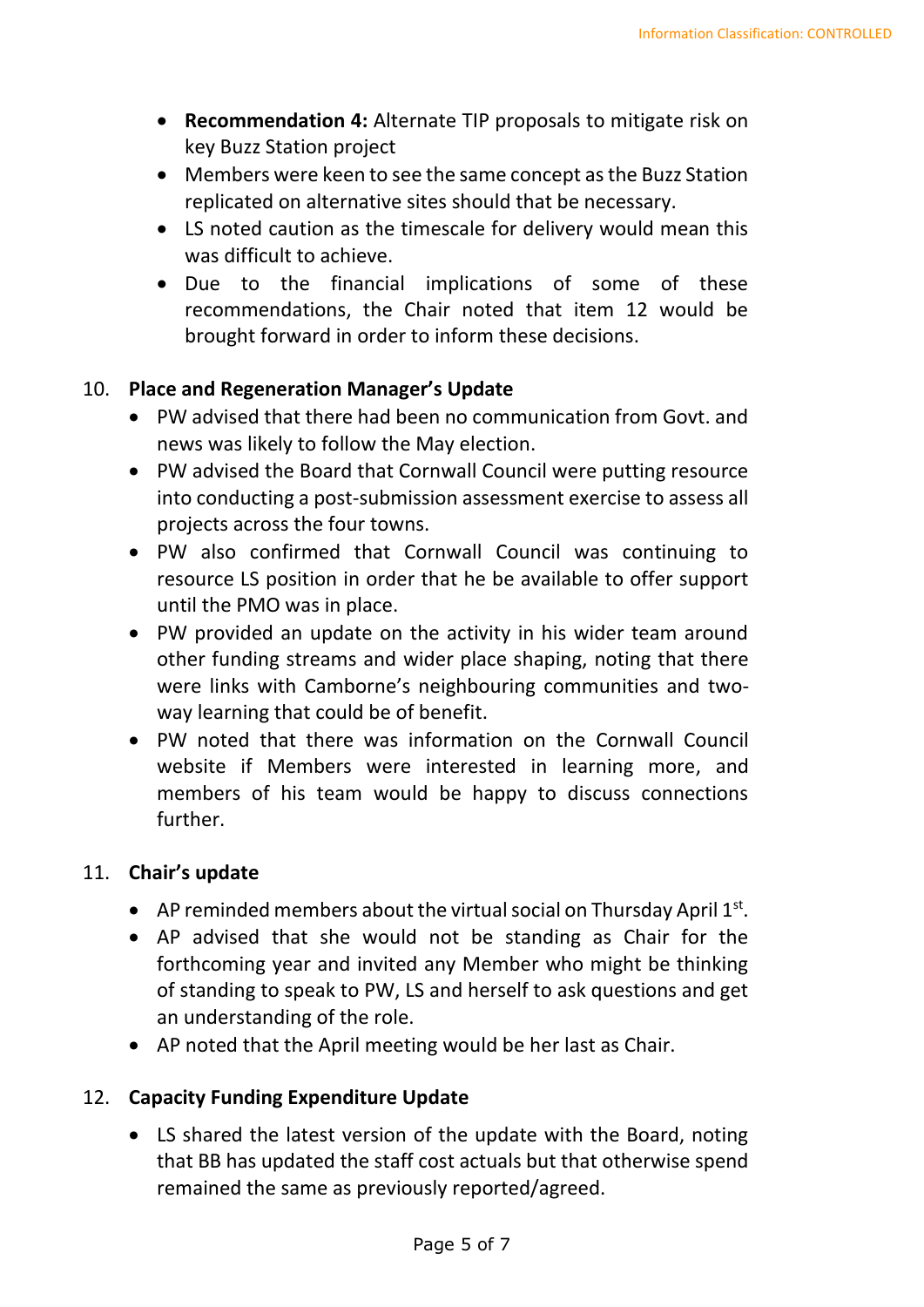- LS noted the £10k balance took into account the £40k allocated for business case development.
- AP felt that the funds available including the £40k which had been reserved were for Board use up to Heads of Terms and should therefore be spent as ongoing costs would be covered by the TIP funding.
- LS advised that he was not aware that funding would be made available during the 12 months of full business case development and that the £40k sum had been allocated as development funding.
- It was hoped that project leads would be in a position to offer some resource to develop their projects, but support from the Board may well be required.
- It was noted that PMO office resource would also be available.
- AP noted BB's confirmation that the meeting was inquorate with only nine voting members present.
- AP advised that she would consult RHT as vice chair, decide what could be achieved via written procedures and discuss whether an extraordinary meeting of the Board would be necessary, and communicate to the Board as soon as possible.

## 13. **Accelerated Fund Information Report**

- A report was circulated with the agenda.
- MB took Members through the key points of this report.
- AP noted that, because the meeting was not quorate, the recommendations in the report could not be voted on. She requested BB add these to the list of recommendations for written procedures/extraordinary meeting.
- AP wished to note that, should the Prosperity Partners take forward the appraisal of alternative sites, she would like additional human resource to be made available.
- SH enquired into the frequency of meetings taking place and requested more regular 'as-it-happens' updates rather than being updated at monthly Board meetings.
- VD wished to note her disappointment that more Members had not been able to attend the Board meeting.

# 14. **Process Overview Information Report – Annual election of Chair/Vice-Chair and Review of Board Membership**

• A paper was circulated with the agenda pack.